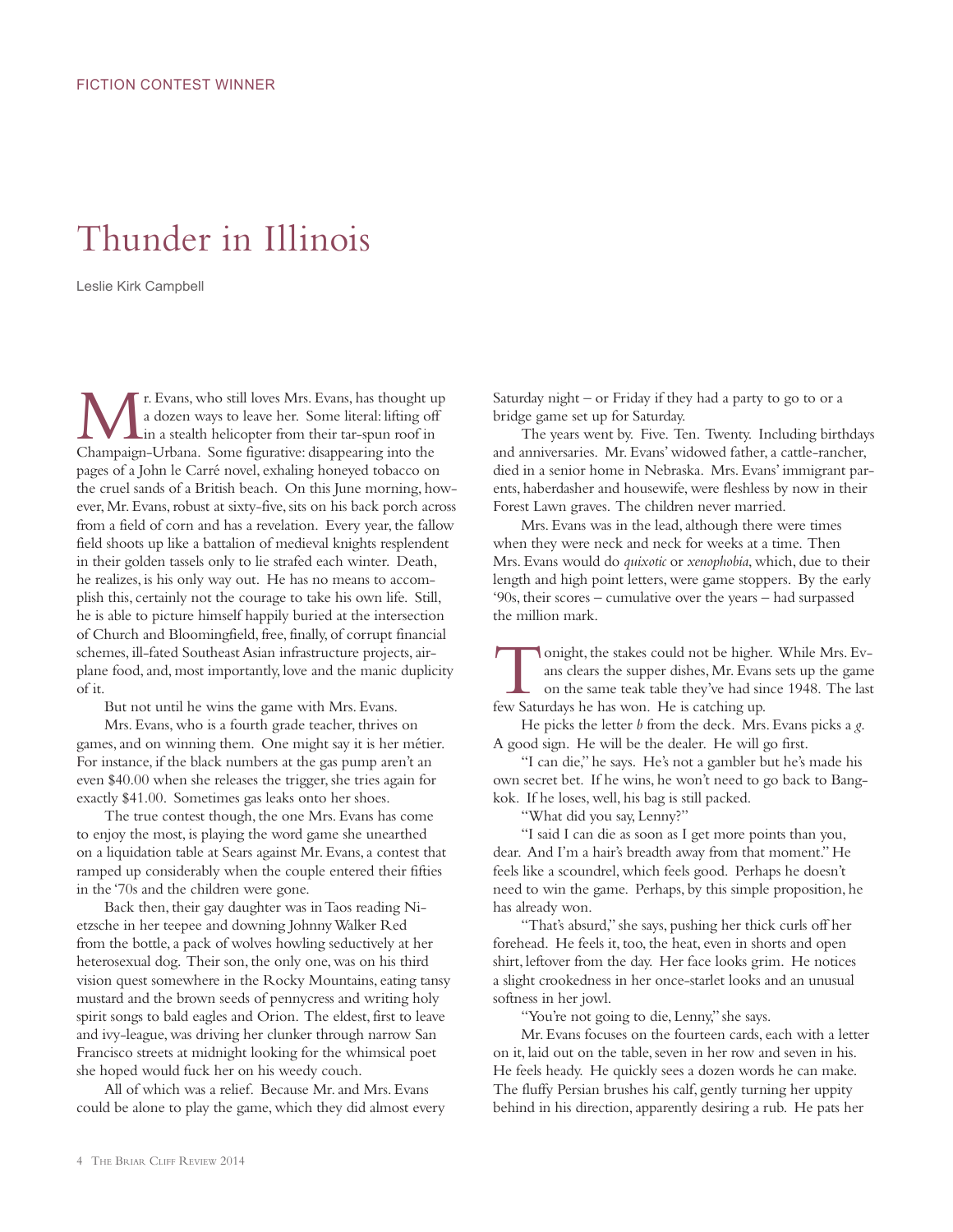softly on the head. Like rockets, her claws shoot out and she whacks at his leg, drawing two faint lines of blood.

"Do something," Mrs. Evans says, growing impatient.

Mr. Evans puts a word down on the table, a sweet word, a good word, *lethargy*, 64 points, not bad considering he only had two vowel cards to work with. But seconds after he deals replacement cards for the ones he's just used, Mrs. Evans slaps down *sarcophagus*, 77 points, keeping her lead. Mr. Evans' calf is burning in the place the claw went deep. He thinks of Vilai, bent over the sewing machine in the shop he pays for in Bangkok, speaking to her in his head. If you were only here, he says, your expert hands would apply cotton. You would kneel down and graze my wound with your lips.

Mr. Evans, who has recently returned from another business trip to Southeast Asia, studies the cards absent-mindedly, glancing at Mrs. Evans to see if she has noticed his departure into reverie. She is toying with her wedding band, calculating her next play. Mr. Evans sees the word rent, a lousy 12 points. He forages in his brain for a better choice, but encounters Vilai instead.

Mr. Matsuda had introduced Mr. Evans to the young bargirl nearly twenty years ago at the Cosmos Club. It was 1973, the year the Thai government purchased Nong Ngo Hao, Cobra Swamp, and Mr. Evans instigated his first infrastructure scheme in an Asian metropolis. Suvanabhumi Airport was to make Bangkok an international hub.

"The beautiful Vilai," Mr. Matsuda had said with a bow. Mr. Matsuda, dubbed 'Prince of Patpong' by the Americans because of his clout in the red-light district, was Mr. Evans' Japanese counterpart at their international firm. Vilai stepped out from the cluster of Chengmai girls with her sullen eyes and her tight yellow dress. She leaned in close as if she knew Mr. Evans, her gold bracelets jangling, her skin sallow under the neon lights. She was twenty-two, the age of Mr. Evans' eldest.

Vilai slid her hand in his and let him lead her into the busy street. Outside in the dusk, two children, probably brothers, came up for air after a dive into the filthy klong from a bridge. The scent of sun-drenched fruit lingered after a sweltering day of sellers bargaining from their boats. It was Loy Krathong, Vilai told Mr. Evans, and in her broken English explained that he was lucky to be in Thailand for the annual full moon celebration in honor of the Mother of Water. Hundreds of small banana leaf boats sailed up and down the klong, each one lit with a candle. Mr. Evans laughed with uncustomary ease but all at once Vilai stopped talking. The last boats floated along the klong's borders, some invisible current pushing them against its walls, until they skittered like maniacal water bugs. One by one, their flames went out.

Mr. Evans lays down *rental*, hesitantly, pausing on the *n* – the points are so low – to count the score in his mind and see if he hasn't missed something obvious that his wife sees, her steel blue eyes intent on the letters, her black hair, barely a strand of gray, cropped short and stylish around her face. He puts down the *t*-*a*-*l* and leans back in his chair with an air of triumph, false, he knows, even foolish.

"You take too long," Mrs. Evans says. She takes five cards

from the top of the pile and places them face up in the empty spaces he has created to make his word.

"I'm the dealer," says Mr. Evans.

"Not anymore," she says.

Mr. Evans gets up to dish chocolate ice cream into bowls. He can feel his wife's eyes on him.

"Don't leave the freezer door open, Lenny," she says.

The ice cream is hard, but Mr. Evans is strong. He recalls the carp that first time. Large schools of them slipped through the water in front of the Royal Siam, their neon orange darkening when a cloud passed the sun. The hotel employees annoyed him, inordinately happy, chirping behind their desks. Emblazoned on the red carpet trail along the corridor, Thai lettering extolled the King. Mr. Evans' large Western shoes pressed into its weave as he looked for his room on the twenty-third floor, his jacket slung over his shoulder, perspiration spreading under his arms.

"The freezer, Lenny."

Once in his hotel room, the heat stripped him of every thought of Mrs. Evans correcting long division in another hemisphere. Shirtless, he sat on the corner of the perfectly made bed and let gravity call him down onto the silken spread, still in his shoes. He could feel his heart move slowly inside his chest, aimlessly, like the fat carp in the lava pond.

**M** rs. Evans treated Mr. Evans diplomatically when the doctor first told him about his pre-leukemia four years ago, bestowing on him a tenderness he'd forgotten she was capable of . On the shoulder or forehead the doctor first told him about his pre-leukemia forgotten she was capable of. On the shoulder or forehead, an unexpected kiss. You will get bruises, the doctor explained. They will come and go. You could live a long time.

The Evanses decided to tell no one. Not even the children. Any bruises would be hidden beneath his clothes. But Mrs. Evans saw them, blue islands floating on her husband's skin. She monitored the marks. She drew a map showing eleven discolorations. As they disappeared, she crossed them out. After each blood test, she graphed the numbers. Meanwhile, she coddled him, even letting him win the game a few times by not stealing, for example, his word *front* to make *confront*. He knew she had seen it. But the years went by and he didn't die, though the feeling of uncertainty was there in Mr. Evans' stomach most of the time.

"You probably don't care what happened at school today," he hears Mrs. Evans say. Teaching social studies to fourth graders for more than a quarter century has never completely satisfied her, a sentiment she frequently shares with him. She plans to retire at the end of the year. I could solve every world problem, she likes to say, if only the Secretary-General would ask me. She has taken over the ice cream scooping now, exactly two scoops each, their tradition, and Mr. Evans has returned to the table. He turns his chair 180 degrees so he can face her. He tries to forget Vilai. He wants to be attentive to Mrs. Evans, especially tonight.

"It was just after recess. Not yet time for lunch," she says, shoving the ice cream container into the freezer. From the back, with her compact figure and shapely legs, Mrs. Evans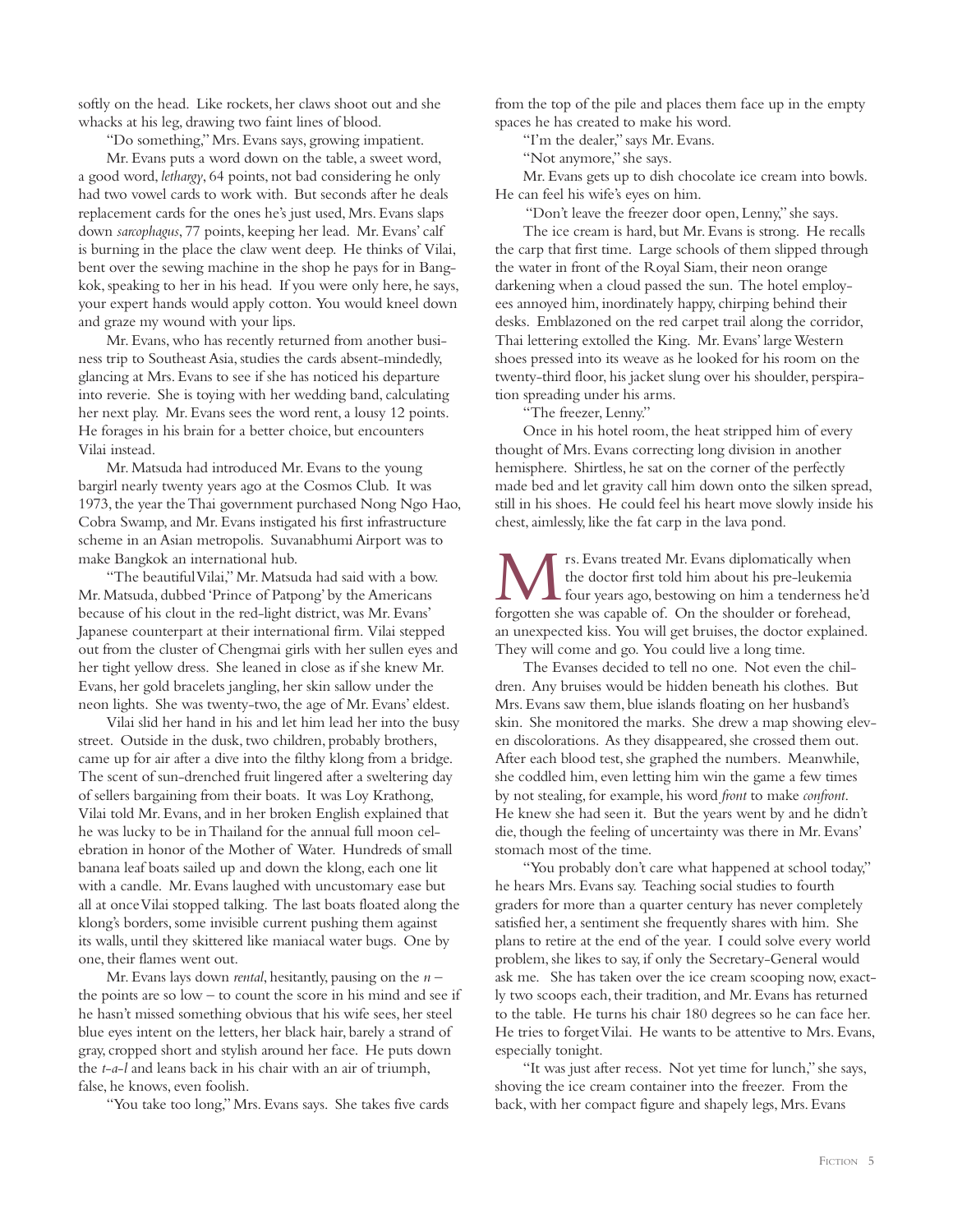could be in her twenties. She turns and faces Mr. Evans. "'Look at your shoes,' I told my kids. 'The oil used to make the soles came from Saudi Arabia. ' I got my tallest student to pull down the map. I used my pointer to show them the huge pink shape abutting the Persian Gulf on the west and on the east, the Red Sea. 'Why do they call it red?' 'How come Sardi-rabia is pink?' 'Shush,' I said, 'that isn't the point.'"

Mrs. Evans sets the bowls on the table, the ice cream already melting, and leans dramatically over their game. Mr. Evans swivels his chair around and puts his arms out as if to catch her. He enjoys her stories.

"'Everyone put one foot up on your desk,' I said to my kids. There was a spate of clunks, shrieks of laughter. 'Good job, 'I said. 'Where do you think the material used to make the top of your shoes comes from?' 'Japan,' everyone said. They were so certain. 'China?' someone wondered. 'Pakistan,' I said. 'And the laces are made from cotton grown in India. The shoes were assembled in Mexico. This is the point.' There was utter silence. No rolling pencils. No spitballs. All sixty-four eyes were on me. I could feel their brains expanding, every one of them born and raised in that blighted neighborhood. Then I said the magic words. The ones that keep me slicing the half a banana you leave for me every morning onto my cereal and driving in bumper-to-bumper traffic down Highway 57 to teach. 'Children,' I said, 'if you remember nothing else, please remember this: we are all connected.'"

Mr. Evans rubs his hand over the scratches on his leg. They are already scabbing. He knows exactly what Mrs. Evans is thinking. Doing her small part to stem what she calls "the tide of ignorance and national narcissism" has never been enough for her. Education is a game she can never win. But this doesn't stop her from trying. Mr. Evans admires her for this.

"Ideas become obsolete," she says, settling back down in her chair. "People lie." She glances down at the columns of cards. "Letters and numbers, on the other hand, do not." She uses the wild card – one of two in the deck and worth 5 points – adding it, together with an *e*, to pluralize sarcophagus, giving her 156 points.

Mr. Evans is leaning so far back in his chair that it is balancing on two legs. "You're going to fall, Lenny," Mrs. Evans says without looking up. Then she rests her chin on her hand and looks at Mr. Evans, frowning like a child.

"Did you see her this time?" she asks, refusing to say Vilai's name. On every shelf, tucked away in every niche, are the miniature ceramic pots Mrs. Evans has collected when Mr. Evans allows her to accompany him to Manila or Bangkok. The relics stand, a crowd of onlookers, as if waiting for Mr. Evans to pound a tabletop or get a divorce or in some other way defy his wife's commanding lead.

Mr. Evans doesn't answer. Instead he pushes away what is left of his ice cream and pours himself a scotch on the rocks. He had promised he wouldn't see Vilai. He always promised it would never happen again, and Mrs. Evans always took him back. But this last time, for the first time, the promise was to himself.

"The flap of a moth in Bangkok," Mrs. Evans says.

"Makes thunder in Illinois," Mr. Evans says. "I know." All those years ago, gonorrhea had tipped her off, the itching and burning she never let him forget.

"I'm sorry," he says. He tries to remember a joke, but the punch line escapes him.

"Things lead to other things," she says. She lays her hand face up on the table as if she wants him to cover it with his. "Look at your beloved Thailand," she says. "Imperial dreams lead to exploitation. Exploitation to coups. Coups to death." Mrs. Evans has recently become the Membership Chair of the local United Nations Association. "They needed peace in Thailand, not airports," she says. "Not loans they could never pay back."

Mr. Evans lays the feet of the chair on the white carpet and looks away from Mrs. Evans. Through the window he sees an oriole in the bird feeder she has hung in the dogwood. A throng of full-throated peonies seems to float against the weather-beaten fence. Beyond their splendid pink, the sea of corn spreads out endlessly like a veil ripped here and there by a tractor or a silo on fire, reflecting the sun. Thailand has had eighteen new constitutions in the last fifty years. It is impossible for Mrs. Evans to imagine that level of uncertainty.

The Prince of Patpong was the only person in the world Mr. Evans could talk to. "Why do you live like this, plunged in sorrows?" Mr. Matsuda asked him two years ago when Mr. Evans confided that Mrs. Evans had found Vilai's fragrance on his clothes for the third time and kicked him out of the house. "You let yourself get carried along," Mrs. Evans had shouted, sobbing, as she threw things into his bags. "When will you ever tack into the goddamn wind?" Mr. Evans had bumped into the hanging lantern in the foyer, having forgotten to duck his head as he exited the front door of their house. He heard Mrs. Evans yelling behind him, or was she crying, her fit of longing too distant now for him to be precise about the words. His black bags sat on the front step like sleeping Labradors. Mrs. Evans had flung them there.

Example 18 and the garage, suddenly embarrassed by the garbage truck rolling up and the congenial face of its driver. "Good morning," the man said, jumpgarbage truck rolling up and the congenial face of its driver. "Good morning," the man said, jumping down to haul away their trash. The clunk of the empty metal can against the driveway frightened Mr. Evans, who was now a refugee. He could fly to Bangkok or get a hotel room downtown. He threw his bags – had he remembered the Don Muang projections? – into the backseat of his VW bug, pushed the driver's seat back and worked his long legs in. Mrs. Evans has refused to sell their 1967 twin convertibles, which are currently worth nine times their original value, until they're worth ten times what they bought them for, so for three decades he has forced his giant frame into this bug without air-conditioning in 100-degree summer heat, hunched and fetal, the tiny hard steering wheel pressing into his chest.

The familiar engine turned over fast. He wondered if Mrs. Evans would come to the door as she always did (he rolled down the little window, its encasement sticky from years of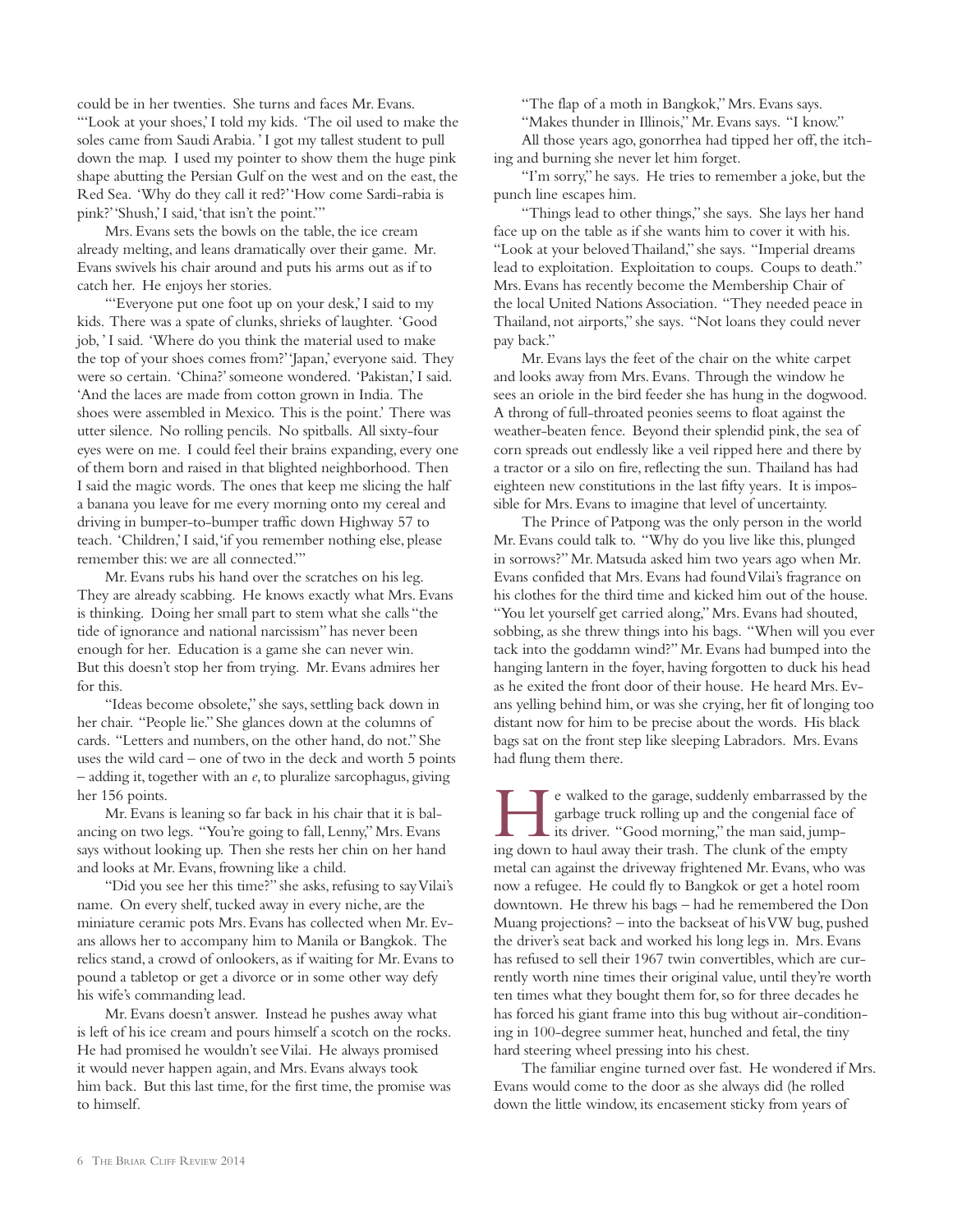humidity) to remind him to get some milk on the way home or tell him his collar was sticking up. The custom was irritating and yet its absence would be unpleasant.

She did come out, her eyes red-rimmed, her fists held like broken dolls at her sides. "Don't come back!" she yelled. Then the front door to his home slammed shut.

Mrs. Evans, who has lost the first game of the evening, is reshuffling for another round. Mr. Evans pours himself another scotch. He hadn't checked into a local hotel that third time. He had driven to O'Hare and flown to Bangkok.

Everyone was drunk at the Cosmos. They were always drunk, ordering more beers, the *farang* in their business suits with one or two Thai women on their laps. Mr. Matsuda toasted Mr. Evans in front of the crowd as if he had won something important, which he had not. The airport scheme, after years of malignancy and remission, had failed miserably. A new scheme was in the works. Outside, throngs of people had poured into the town square: fruit vendors, lottery vendors, noodle vendors, prostitutes, the youth, all decrying the King, who was in cahoots with the prime minister, who was in cahoots with foreign businessmen. The monks had been there, too, in their saffron robes, their dark, bald heads forming a long line of protest. Tuk tuks parked, cluttering the roads. Samlors silenced their bells. In just three days, seventy students, chanting and wearing yellow bands, had been killed.

She did come out, her eyes red-rimmed, her fists held like broken dolls at her sides. "Don't come back!" she yelled. Then the front door to his home slammed shut.

Mr. Evans sipped his cocktail without heart. He wanted to go back to the hotel and write a postcard to Mrs. Evans: not just witty anecdotes about airplane meals in business class and the headache of lost luggage but what his company had forced the military to do, the things he was strictly forbidden to tell her. He wanted to write *I love you* in his tiny print. At home the words caught in his throat. But Mr. Matsuda managed to get him to sing, they all cried out for it: Leonard Evans, Leonard Evans, they called, which embarrassed him, tone deaf as he was, something Mrs. Evans reminded him each Christmas Eve as he sang *Hark the Herald Angels Sing*. Which is what he sang now at the Cosmos, everyone laughing, trying to sing along, even Vilai.

Mr. Matsuda called out to his driver, who chauffeured the two men from the Cosmos to Mr. Evans' hotel, Vilai between them, a little giddy, even clumsy in her designer swath of silk. As soon as Mr. Matsuda left the room, she unfurled the scarves

she wore over her blouse and watched him, her third *farang* of the day, awkwardly disengage his belt. A muted honking outside the window seemed to turn in on itself. She put her familiar hands on his broad shoulders, the bruises shocking her with their gem-like blue. Mr. Evans turned to her. She prodded him gently down and slipped off her dress. She didn't speak. Her pink slippers lay like a child's next to his wing tips at the foot of the bed.

r. Evans glances at Mrs. Evans, pushes his chair back and gets up from the table. He wants to play some Chet Baker, whose voice, sexier than a sax, says everything Mr. Evans has never said. His wife is concentrating on the letters. In the cabinet are all the records, the ones they bought together and kept, the ones he bought alone to savor after work, at dusk, lying on the couch or in the chair swing on the porch, the ones the children danced to in the living room when they were young, Petroushka and Swan Lake in elementary school, then Lonely Heart's Club Band and Let it Bleed; finally Pink Floyd and The Who before they left for good. Mr. Evans fits the vinyl onto the slip of black rubber and lays the arm on the outer edge. Chet croons. Mr. Evans swoons, outside now on the porch, swaying beneath the dappled sky.

"I can't think," Mrs. Evans says, "with all that noise." She doesn't look up. She has taken a couple of cards from his column, which the game permits her to do, and is holding them over one of her columns not quite ready to place them down on the table, calculating points in her head. She is losing.

Last summer, Mr. and Mrs. Evans visited their eldest daughter in California. On the second day, they left her reading Beckett in a bikini on the roof of her apartment and drove north to the Russian River. On its bank, Mr. Evans lay with his head on his wife's lap shading his eyes from the sun and thinking of Vilai lying diagonally on her monsoon bed beneath the lacy mosquito net, a sarong draped across her breasts. In a harsh and competitive field, Vilai had been one of the most skilled at the game she'd played, a game of hazard and good luck. He knew that she lay awake now, breathing in the scent of dragon fruit and oil, lemongrass and dust; that the rickshaw wheels were creaking against the street and the honking of overstuffed commercial trucks reverberated against the thin walls of her apartment. A sheen of ducks flew overhead migrating south along the Russian River where he rested with Mrs. Evans. He imagined Vilai's practiced hands, like blue silver, tracing the bruises on his legs and back, the texts by which she had come to know him; then stroking his shoulders, deliberate and constant like the paddles of market vendors dipping and pulling through the klong's dark waters.

"You're frowning," Mrs. Evans told him as she pushed at the furrows on his forehead, forcing them smooth.

Now he dances to Chet as the living room darkens, colliding with the rocking chair in his exuberance. It rocks then rights itself. He dances toward his wife, stretching out his hand. The sky is purple now. She seizes on a word.

"Hexagonal," she says. It is amazing. How does she do it? She is wearing a sleeveless blouse and her freckled arms look